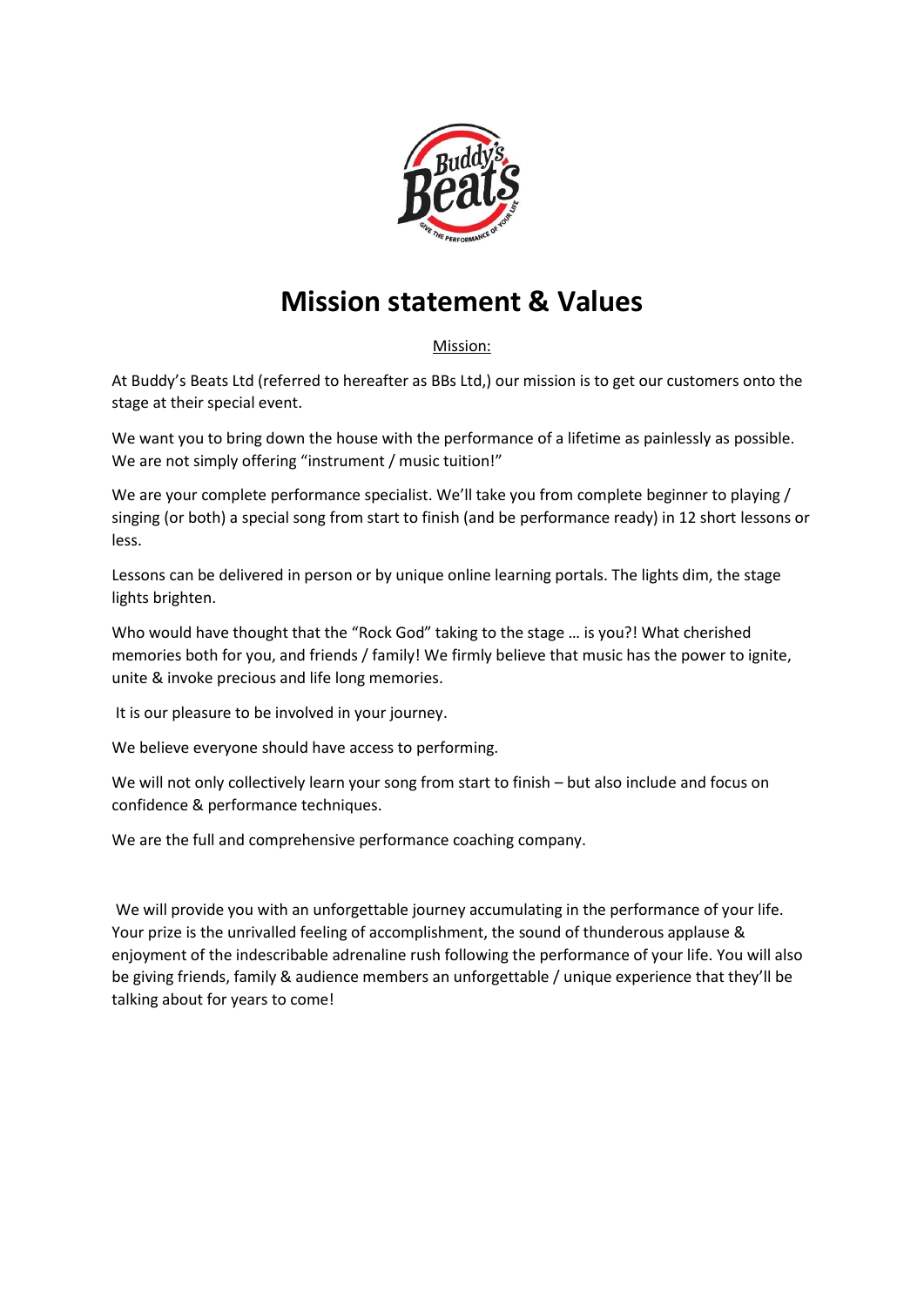#### Values:

BBs Ltd pride ourselves on providing the best / most unique customer journey possible.

All of our packages are designed & implemented with the customer in mind. We completely acknowledge that each journey is going to be different.

We endeavour to get you the most out of your time with us and are constantly striving to improve. We are a family company founded upon the principles of virtue, honesty, integrity & selfimprovement.

#### Commitment:

BBs Ltd commit to offer our customers the best experience & outcome possible. We are confident that all our services / packages will meet & exceed your expectations Prior to the commencement of individual packages, an "accountability" contract will be signed by both BBs Ltd and the client.

This will lay out the expectation of you the client. There will be a level of commitment required from both parties. For example, a client could not undertake a golf lesson, conduct no practice thereafter & then complain during the next lesson, having been given the tools to practice effectively, that their game has not improved.

Throughout the duration of your programme, Buddy is always available on the phone or by email.

You are free to request a either a face to face meeting / jam or a zoom or skype session.

Upon registering with BBs Ltd you have access to our social media platforms where extra help & resources are available.

You will have access to these even after your programme has ended.

#### Charity:

BBs Ltd are proud to support "The Campaign Against Living Miserably" (CALM) (charity number 1110621) – a leading movement against male suicides.

Suicide is the leading cause of Death among men under the age of 40.

We are also proud to be an ambassador for "Mind" (charity number 219830)

Buddy's Beats Ltd are also proud to host "Live Wire" a bi - annual event in conjunction with Any Buddy Out There fundraising for Cancer Research UK (charity number: 1089464.) Buddy's Beats Ltd. Will lend support to local based charities / initiatives where practicable.





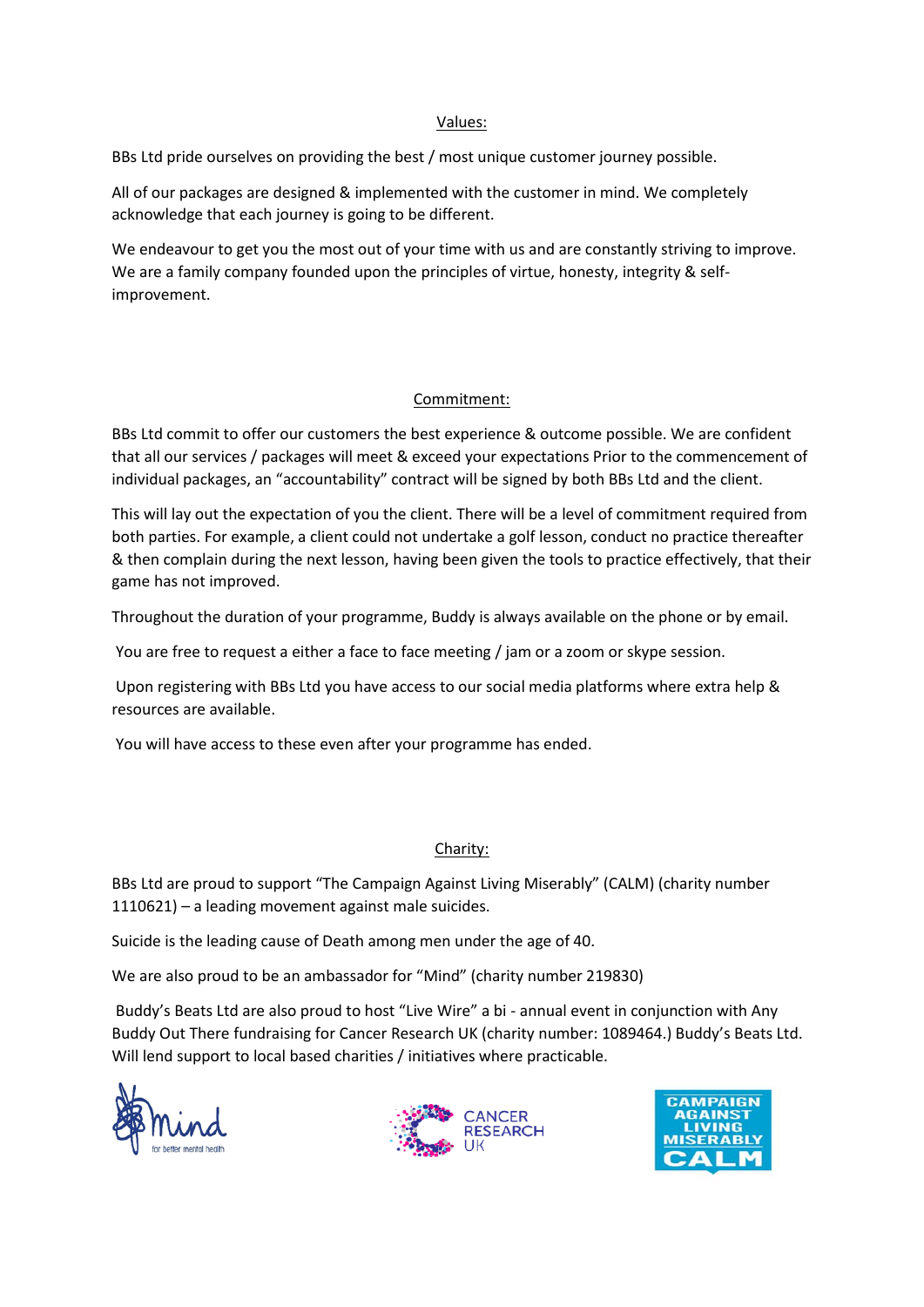#### The Global Goals:

In 2015, 193 World leaders agreed to 17 global goals to support sustainable development. If completed, by 2030 there will be an end to extreme poverty, inequality & climate change.

Buddy's Beats Ltd is proudly aligned to the 3rd global goal – "Good Health and wellbeing." Music therapy is an intervention sometimes utilized to promote emotional health, help patients cope with stress and boost psychological well-being (source – verywellmind.com)



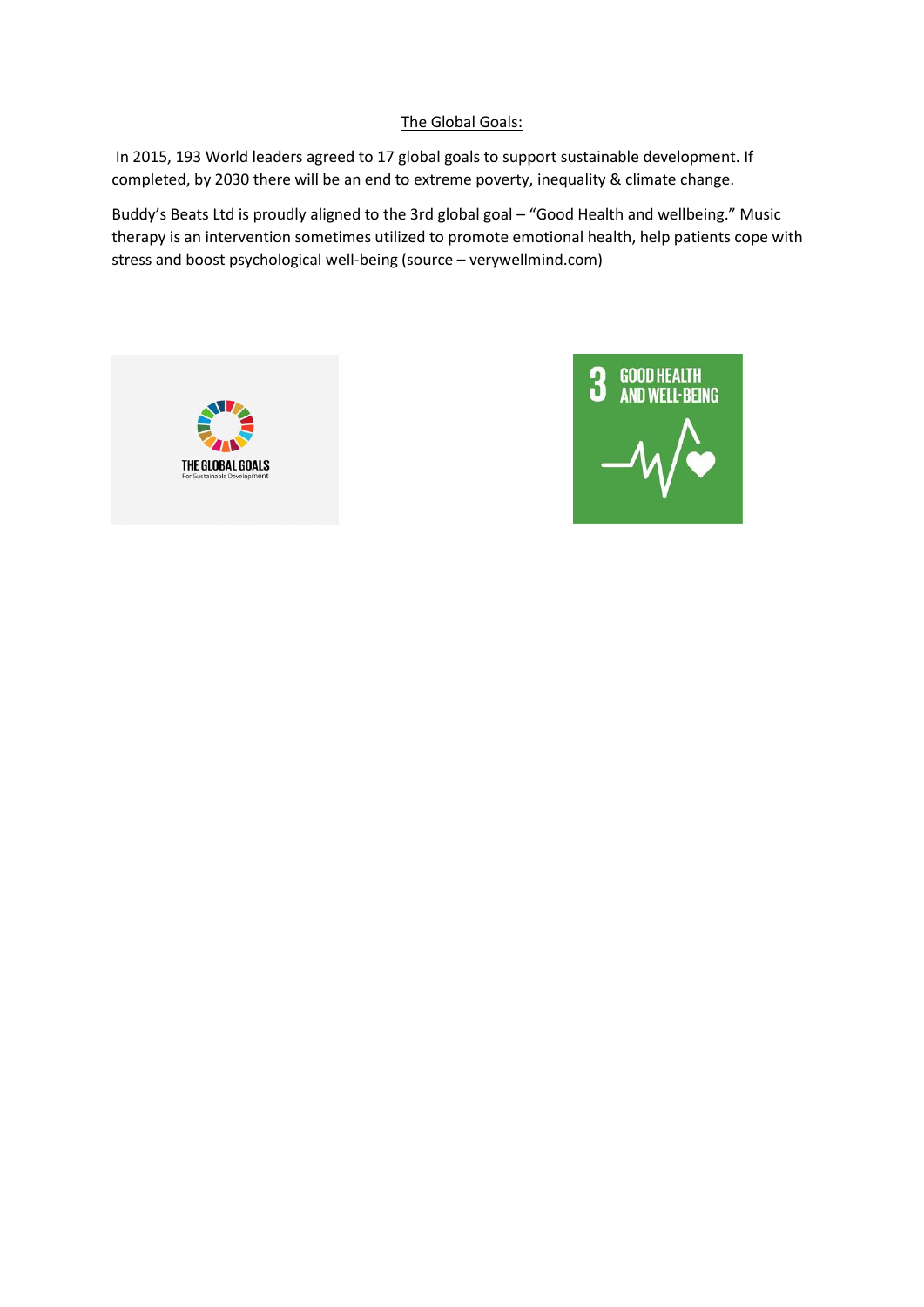# **TERMS AND CONDITIONS / Legal**

An individual contract shall be drawn up for each client, tailoring to your needs and requirements.

#### Payment terms:

Unless otherwise agreed, full payment is required prior to the commencement of your lessons / programme.

Payment is accepted via bank transfer, cheque, cash or PayPal. We can also take card payments.

On occasion & based on individual circumstance, it may be possible to pay for our services over the duration of your programme via an instalment plan.

This can be discussed before the contract is signed.

BBs Ltd offer a full money back guarantee if you are not completely satisfied with your purchase. This does not affect your statuary rights.

\*\*\* Money back guarantee Ts & Cs will be written into customer's "commitment contract" as mentioned on pg. 1 under "Commitment." \*\*\*

#### Cancellation:

Up to 14 days after a contract with BBs Ltd is signed, you have the right to change your mind and cancel our agreement.

If lessons / programme commences prior to the 14-day completion, 50% of the total amount will still be payable (you will have 50% returned to you.)

Emergency / mitigating circumstances can be discussed on a case by case basis in person, via email, or over the phone (skype / zoom.)

#### Legal:

BBs Ltd hold public liability insurance, business insurance & public indemnity insurance.

All equipment used & loaned by BBs Ltd is annually PAT checked (portable appliance tested.) All certs available upon request.

BBs Ltd. Is fully aligned / compliant with the equality act 2010.

BBs Ltd. Is a registered limited company & fully complies with it's civil, legal, financial & moral obligations.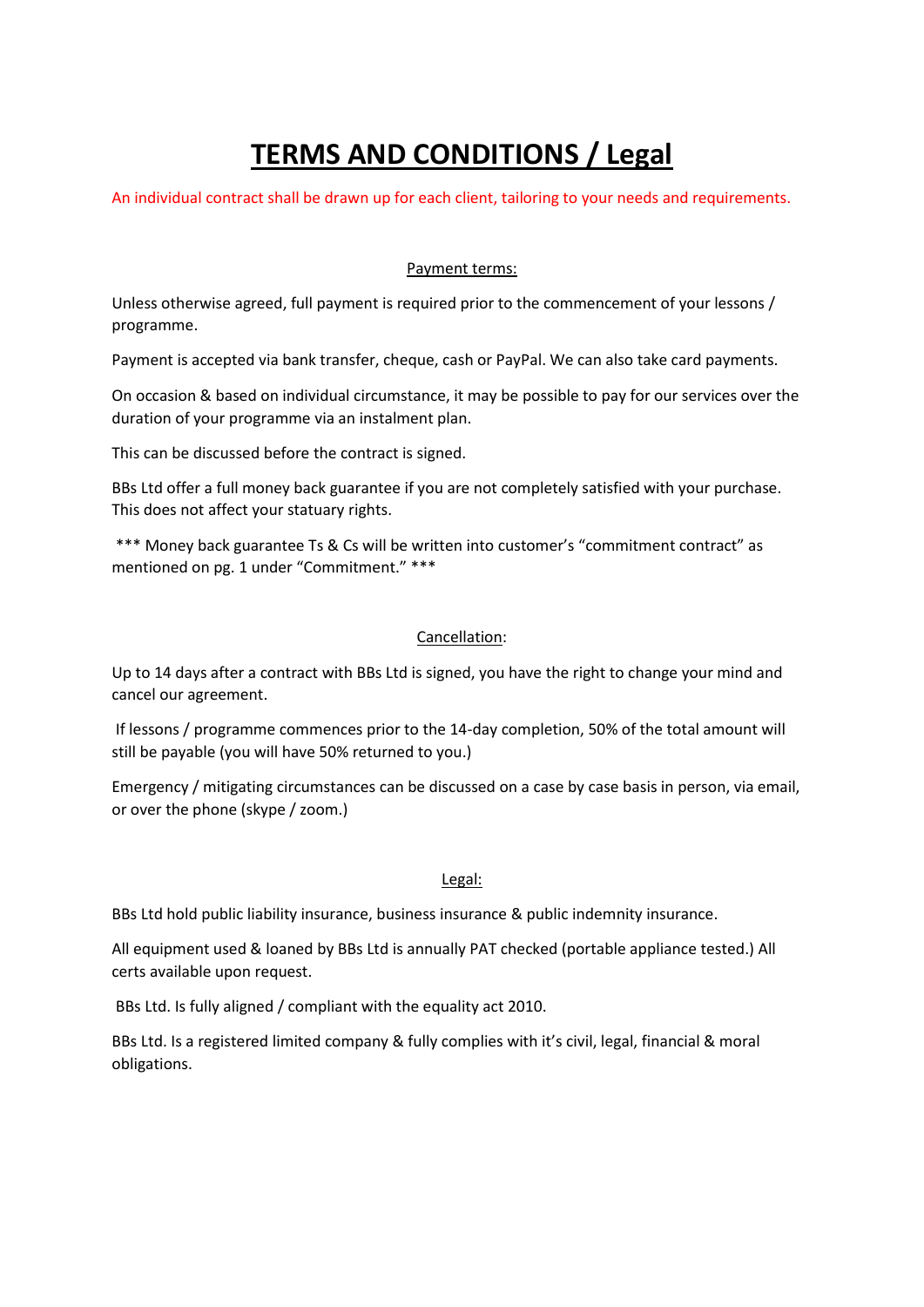### **GDPR:**

BBs Ltd are fully compliant with the 2018 General Data Protection Regulations.

Your information is held purely for the purpose of communication between you and BBs Ltd for the duration / completion of your programme. All data is stored electronically on a designated password protected, encrypted computer. Paper copies will be created where necessary (IE where a contract is signed face to face or specifically requested.) Where this is the case, all paper copies will be kept in a locked cabinet behind a locked door at BBs Ltd's registered address. In the highly unlikely event that there are any security concerns, you will be contacted as soon as practicable. BBs Ltd will also notify the relevant authorities to take immediate guidance.

When your individual programme has finished, BBs Ltd will send notification that your data has been deleted / destroyed. The only data we will retain is your email address purely for us to contact you from time to time regarding offers, future events & our regular news letter. These can be opted out of at any time.

We will not release your information to any third party unless required to do so under English Law.

Your data remains the property of yourself & any information held is available for your viewing at any time.

Consent for the holding of any information may be withdrawn at any time.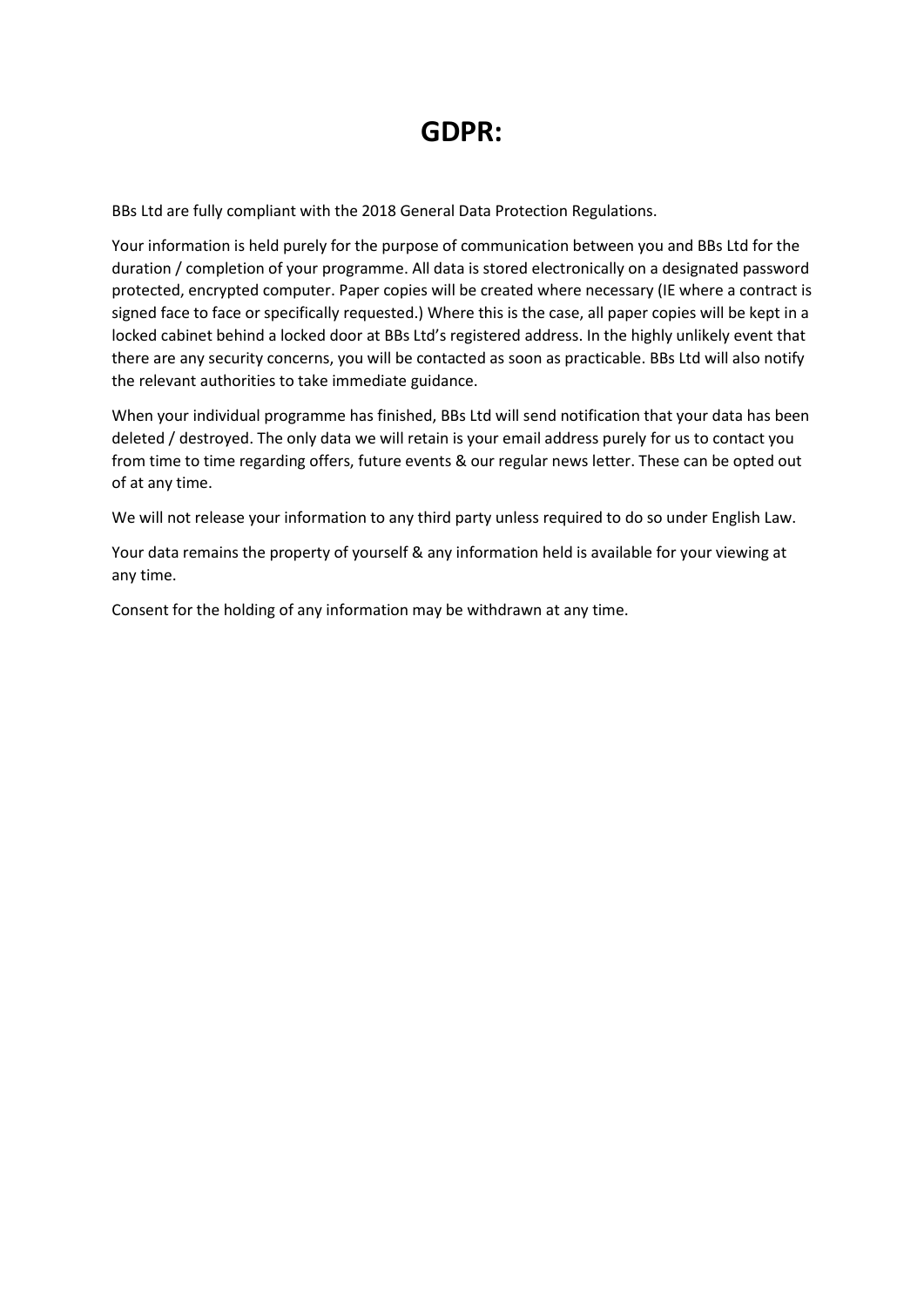## **Complaints Procedure:**

Should you at any time wish to complain about BBs Ltd In the first instance, it is advised that you contact us directly either by phone, Email, letter, in person, or via Zoom / Skype.

If you are not satisfied that your complaint is resolved, please refer to www.gov.uk who offer advice on complaining against Limited companies.